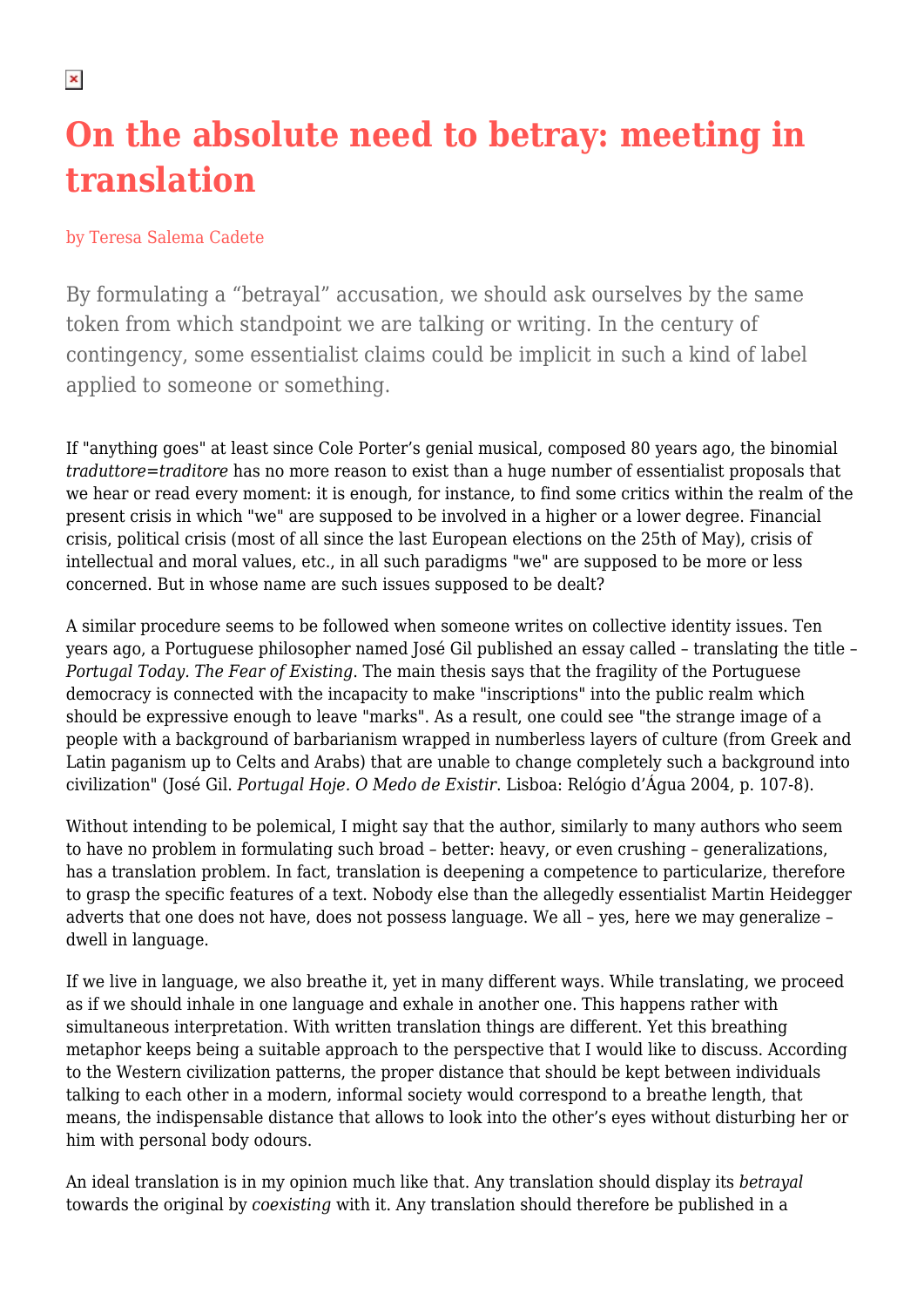bilingual edition. This seems to be indispensable and non discussable for poetry – such a form of *meeting in translation* by controlling (and enjoying) at the same time the variations and options as degrees of such a *betrayal*.

What is at stake is no more and no less than the "modest mystery of literature" (J.-L- Borges) and the "perpetual change of language" (G. Steiner). If grammar and vocabulary are supposed to be felt as the "living membrane" (G. Steiner) that supports a balanced choice of translation options, such a balance has precisely two plates. And such plates – original and translated text – should always be displayed, if possible, side by side. Again, it is not a matter of doing this with long texts within a single book. We are aware of such impossibility. Yet if such a method is ideal for poetry, it also works on one hand for all kinds of short texts. On the other hand, and concerning longer texts yet with a literary quality, how many of us do not possess in the own library novels in the original version standing by a translated one, *seulement pour le plaisir du texte*?

Here I come to my point. Such a text pleasure has proved to be a powerful form of getting acquainted with the Otherness. From the perspective of the reader, the gap between both languages soon becomes a link, a bridge between the well-known and the apparently unknown. As well as a detour over the foreign language brings us back to a sharper perception of the specificity of our own language, this translation procedure may show us, both as translators and as readers, how to deal with potential conflicts. After the war of languages, the peace of texts arrives at the end.

Yet this is not an automatic process. The indispensable experience of distance – even as a coexistence on two pages side by side – does not always bring the aimed balance, most of all when the difference between the two languages is too relevant, as for instance Spanish-Chinese. We may imagine the pleasure that a Portuguese reader experiences by reading a bilingual edition of a Catalan text side by side with the Portuguese translation. Can we therefore conclude that such a method only works within the Indo-European language family? I would answer: yes and no. If for a reader of a Catalan-Portuguese bilingual edition the pleasure is practically immediate, by recognizing the evident similarities, a reader of a bilingual edition of a Spanish text and its Chinese translation needs time. Space distance and time delay have a mutual, proportional relationship. The structural differences between such languages may never be overcome (if we suppose that the Spanish native speaker does not understand Chinese). What can yet be done is to switch into a loud reading, therefore into the orality experience, thus passing the proof of listening to the Other, just for the sake of listening to a music that comes from far away but is also included in a frame which is accepted. Taking time to listen to a music that comes from far away – is this not also a noble purpose of every translation?

Back to the world of (not poetic) prose, which Goethe feared at the beginning of the XIXth Century and which surrounds us nowadays, let me present an example of the possibility of subversive translation on public posters. As you may know, the Portuguese administration has forced in official writings and school programs the use of a perverted "grafolect" according to a so-called *Orthographic Agreement for the Portuguese Language*, ratified and implemented in less of half of all Portuguese speaking countries. The long history of illegality and unconstitutionality of the process has already been the object of two resolutions, presented by the TLRC to the PEN International Assembly, where they have been unanimously approved.

Well, you may imagine the indignation of many language lovers when they see, on posters near historical monuments, the explanations in English next to a "translation" in that "grapholect", which I should simply call a double betrayal. How can a language lover allow that a sentence with the English words "act" and "reception" happens to be translated with the (not Portuguese) words "ato" and "receção"? Yet let me tell you how huge the temptation is to add a C (acto) and a P (recepção) with a correction PEN that such language lovers always carry with them... and how easy it is, not to